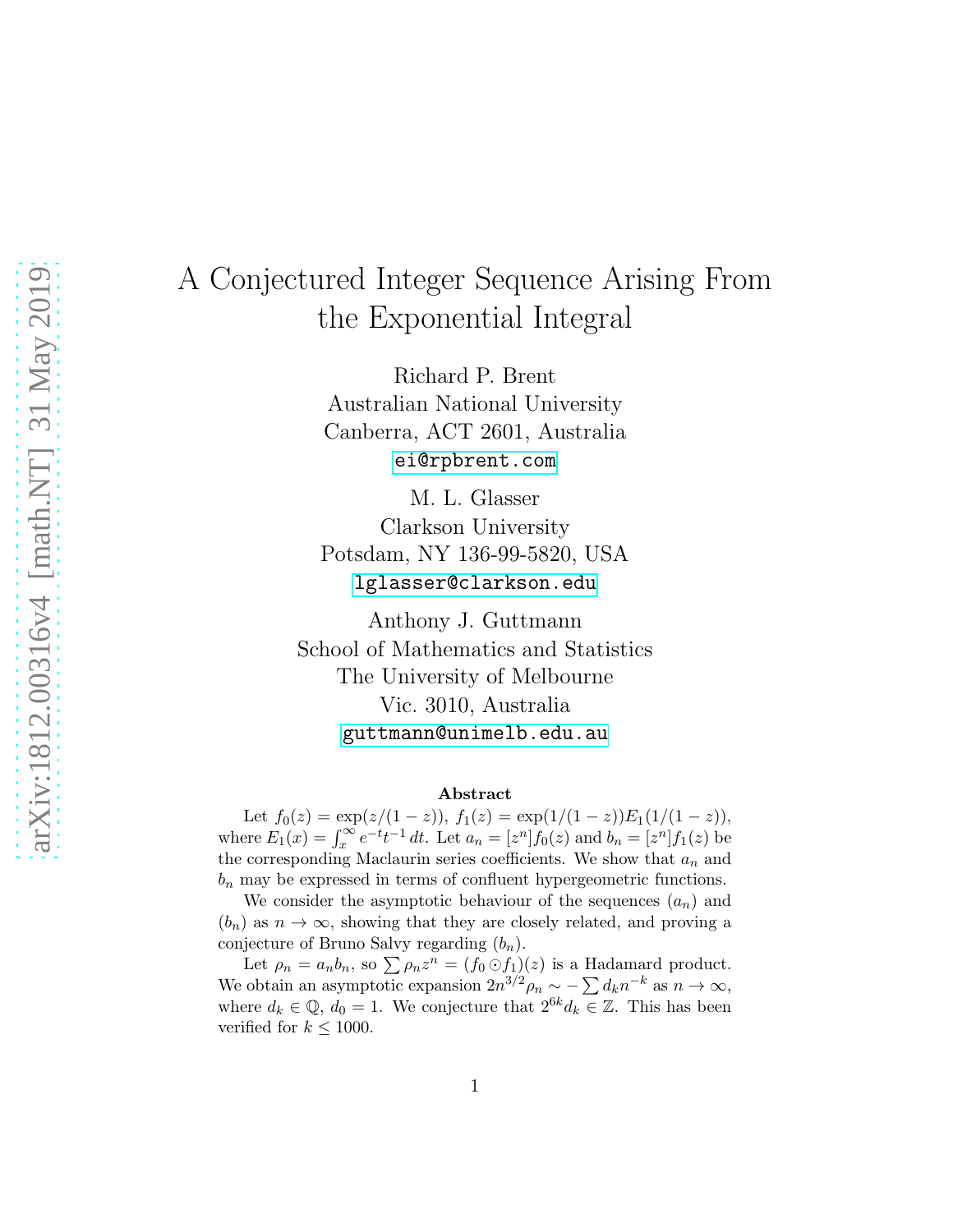# <span id="page-1-2"></span>1 Introduction

We consider two analytic functions,

$$
f_0(z) := e^{z/(1-z)} = e^{-1} e^{1/(1-z)}
$$

and

$$
f_1(z) := e^x E_1(x)
$$
, where  $x := 1/(1 - z)$  and  $E_1(x) := \int_x^{\infty} \frac{e^{-t}}{t} dt$ .

These functions are regular in the open disk  $D = \{z \in \mathbb{C} : |z| < 1\}$ . We write their Maclaurin coefficients as  $a_n := [z^n] f_0(z)$  and  $b_n = [z^n] f_1(z)$ . Thus, in the disk  $D, f_0(z) = \sum_{n\geq 0} a_n z^n$  and  $f_1(z) = \sum_{n\geq 0} b_n z^n$ .

The functions  $f_0(z)$  and  $f_1(z)$  satisfy the same third-order linear differential equation with polynomial coefficients. Thus, the sequences  $(a_n)$  and  $(b_n)$ are D-finite and satisfy the same recurrence relation (for sufficiently large n).

There are several entries in the OEIS related to the rational sequence  $(a_n)_{n>0}$ . The numerators are OEIS  $\underline{\text{A067764}}$ , and the denominators are OEIS [A067653.](http://oeis.org/A067653) The integers  $n!a_n$  are given by OEIS  $\underline{\text{A}000262}$  and, with alternating signs, by OEIS <u>A293[1](#page-1-0)25</u>. The numbers  $(b_n)_{n\geq 0}$  are unlikely to be rational.<sup>1</sup>

The numbers  $a_n$  and  $b_n$  may be expressed in terms of confluent hypergeometric functions. If  $M(a, b, z) = {}_1F_1(a; b; z)$  and  $U(a, b, z)$  are standard solutions of Kummer's differential equation, then Lemmas [1](#page-4-0)[–2](#page-4-1) show that  $a_n = e^{-1}M(n+1,2,1)$  and  $b_n = -\Gamma(n)U(n,0,1)$ .

We are interested in the asymptotics of  $a_n$  and  $b_n$  for large n. Perron [\[17\]](#page-16-0), following Fejér  $[8]$ , showed that

$$
a_n \sim \frac{e^{2\sqrt{n}}}{2n^{3/4}\sqrt{\pi e}}.
$$

Salvy<sup>[2](#page-1-1)</sup> conjectured that  $b_n$  is of order  $e^{-2\sqrt{n}}n^{-3/4}$ . We have verified this conjecture. In fact,

$$
b_n \sim -\frac{\sqrt{\pi e}}{n^{3/4}e^{2\sqrt{n}}}.
$$

<span id="page-1-0"></span><sup>&</sup>lt;sup>1</sup>In particular,  $b_0 = G$ , where  $G := eE_1(1) \approx 0.596$  is the Euler-Gompertz constant, whose decimal digits are given by OEIS <u>A073003</u>. We have  $b_n = a_n G - a'_n$ , where  $a'_n \in \mathbb{Q}$ and  $a'_n$  satisfies essentially the same recurrence as  $a_n$ , but with different initial conditions. Clearly  $b_n \in \mathbb{Q}$  if and only if  $G \in \mathbb{Q}$ . All that is known is that at least one of  $\gamma$  and G is irrational [\[1,](#page-15-0) [18\]](#page-16-2).

<span id="page-1-1"></span><sup>2</sup>Bruno Salvy, email to A. J. Guttmann et al., May 28, 2018.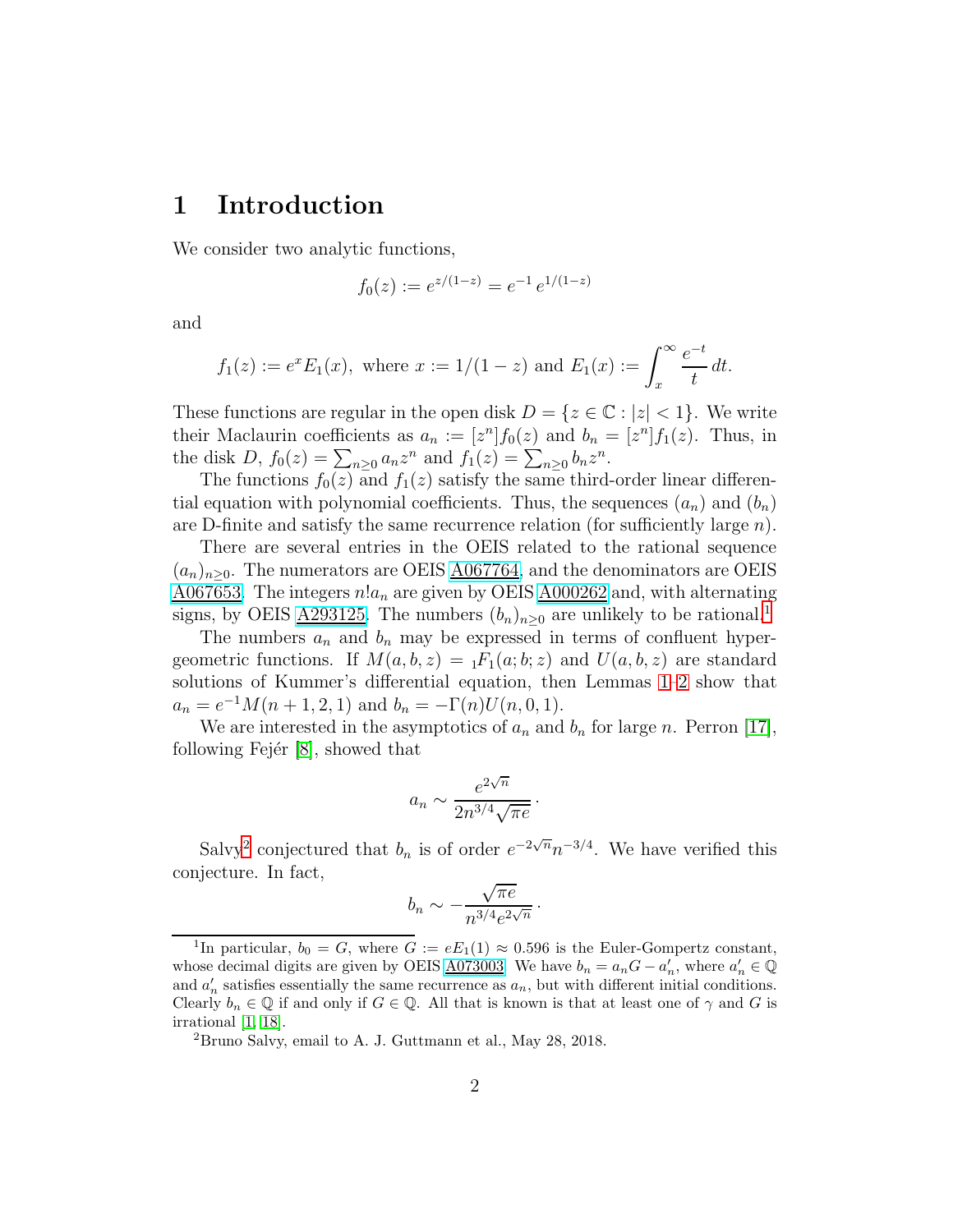A function of the form  $f(n) = \exp(\alpha n^{\theta+o(1)})$  for  $\alpha \neq 0, \theta \in (0, 1)$ , is called a *stretched exponential* in the physics/statistics literature (the term *subexponential* is used in complexity theory). Thus,  $a_n$  and  $b_n$  are stretched exponentials, with  $\alpha = \pm 2$  and  $\theta = 1/2$ .

The motivation for this paper stems from some enumeration problems in algebraic combinatorics and mathematical physics. Many such problems involve ordinary generating functions of power series  $A(x) = \sum_{n\geq 0} A_n x^n$  in which  $A_n \sim c\mu^n n^g$ . In such cases, assuming that g is not a negative integer, one can write

$$
A(x) \sim c \Gamma(1+g)(1-\mu x)^{-(1+g)}
$$

as  $x \to 1/\mu$ . However, in recent years there have been a number of examples, such as  $Av(1324)$  pattern-avoiding permutations [\[5\]](#page-15-1), interacting partiallydirected self-avoiding walks [\[16\]](#page-16-3), and Dyck paths enumerated by maximum height  $|12|$ , in which the corresponding generating function has coefficients behaving as  $B_n \sim c\mu^n \exp(\alpha n^{\theta}) n^g$ , with  $\alpha < 0$ . The question then arises as to the asymptotic form of the generating function. The coefficients  $b_n$ considered in this paper are of the form just described, with  $\theta = 1/2$ , and the underlying generating function is found. Corresponding results for other values of  $\theta$  remain to be discussed.

Theorem [5](#page-6-0) gives complete asymptotic expansions of  $a_n$  and  $b_n$ . These may be written as

$$
a_n = \frac{F(n^{1/2})}{2n^{3/4}\sqrt{\pi e}}
$$
 and  $b_n = -\frac{\sqrt{\pi e}}{n^{3/4}}F(-n^{1/2}),$ 

where  $F(x) \sim e^{2x} \sum_{k\geq 0} c_k x^{-k}$ , for certain constants  $c_k \in \mathbb{Q}$ ,  $c_0 = 1$ . The  $c_k$ may be computed using Theorem [5](#page-6-0) or Lemma [7.](#page-8-0)

The *Hadamard product*  $f_0 \odot f_1$  of  $f_0$  and  $f_1$  is the analytic function defined for  $z \in D$  by

$$
(f_0 \odot f_1)(z) = \sum_{n \geq 0} a_n b_n z^n.
$$

The asymptotic expansions of  $a_n$  and  $b_n$  imply an asymptotic expansion for  $\rho_n := a_n b_n$  of the form

$$
\rho_n \sim -\frac{1}{2n^{3/2}} \sum_{k\geq 0} d_k n^{-k},
$$

where  $d_k \in \mathbb{Q}$ ,  $d_0 = 1$  (see Corollary [9\)](#page-10-0).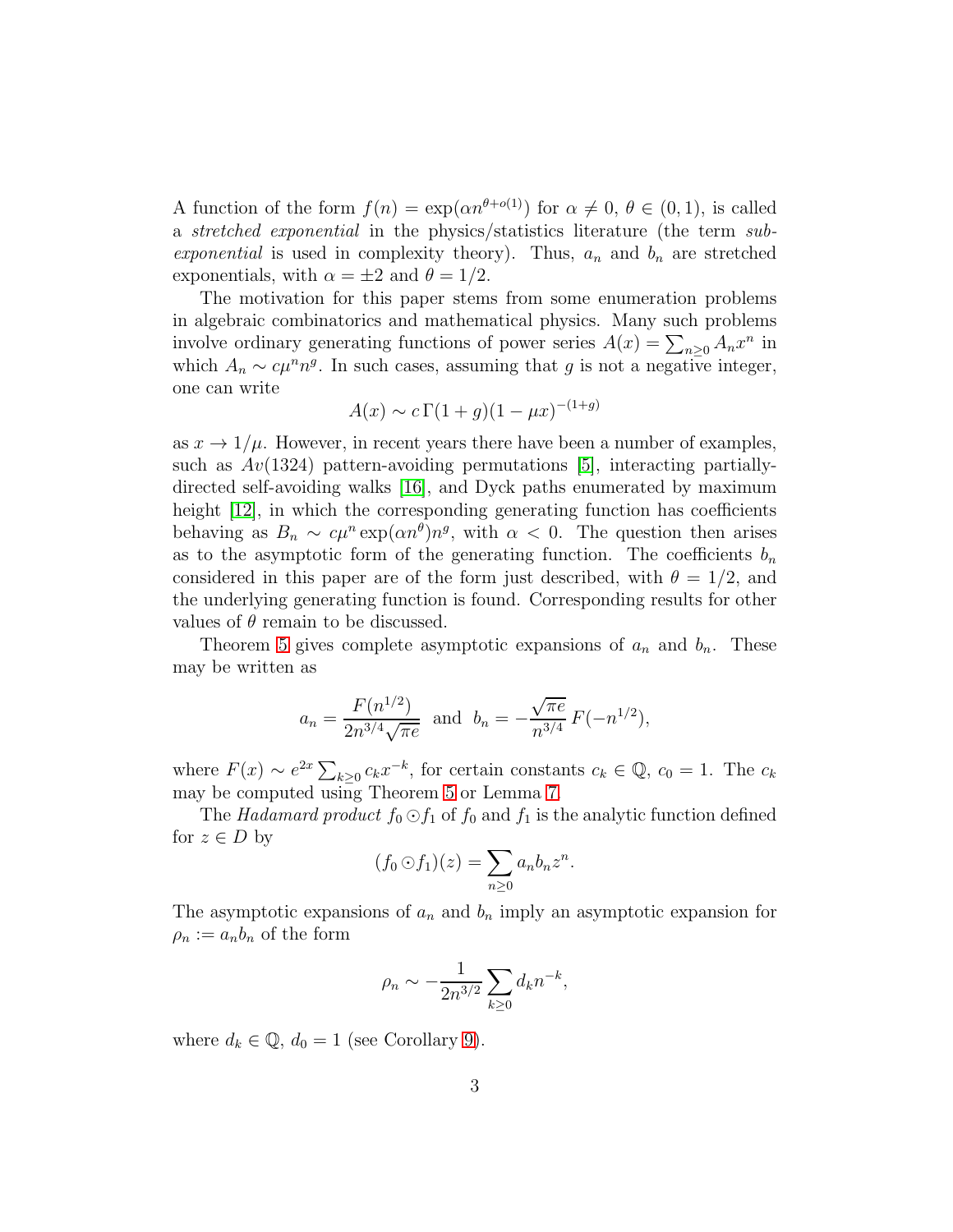A *dyadic rational* is a rational number of the form  $p/q$ , where q is a power of two. Let  $Q_2 := \{j/2^k : j, k \in \mathbb{Z}\}\$  denote the set of dyadic rationals.

We conjecture, from numerical evidence for  $k \le 1000$ , that  $d_k \in Q_2$ . More precisely, defining  $r_k := 2^{6k} d_k$ , Conjecture [10](#page-11-0) is that  $r_k \in \mathbb{Z}$ . Remark [11](#page-11-1) gives numerical evidence for a slightly stronger conjecture. In Theorem [17](#page-14-0) we prove the weaker (but still nontrivial) result that  $k!r_k \in \mathbb{Z}$ .

In Remark [13](#page-11-2) we mention an analogous (easily proved) result for modified Bessel functions, where the product  $I_{\nu}(x)K_{\nu}(x)$  for fixed  $\nu \in \mathbb{Z}$  has an asymptotic expansion whose coefficients are in  $\mathbb{Q}_2$ .

The connection with confluent hypergeometric (Kummer) functions is discussed in §[2,](#page-3-0) and asymptotic expansions for  $a_n$  and  $b_n$  are considered in §[3.](#page-6-1) In §[4](#page-8-1) we mention various recurrence relations, continued fractions, and closed-form expressions related to  $a_n$  and  $b_n$ . Finally, in §§[5–](#page-10-1)[6,](#page-12-0) we consider Hadamard products and discuss the conjecture mentioned above.

Some comments on notation:  $f(x) \sim \sum_{k\geq 0} f_k x^{-k}$  means that the sum  $k\geq 0$ on the right is an asymptotic series for  $f(x)$  in the sense of Poincaré. Thus, for any fixed  $m > 0$ ,  $f(x) = \sum_{k=0}^{m-1} f_k x^{-k} + O(x^{-m})$  as  $x \to \infty$ . The letters  $j, k, m, n$  always denote integers (except for n in Remark [4\)](#page-5-0). The notation  $(x)_n$  for  $n \geq 0$  denotes the *ascending factorial* or *Pochhammer symbol*, defined by  $(x)_n := x(x+1)\cdots(x+n-1).$ 

#### <span id="page-3-0"></span>2 Connection with hypergeometric functions

The numbers  $a_n$  and  $b_n$  may be expressed in terms of confluent hypergeometric functions (Kummer functions), for which we refer to [\[15,](#page-16-5) §13.2]. If  $M(a, b, z)$  and  $U(a, b, z)$  are standard solutions  $w(a, b, z)$  of Kummer's differential equation  $zw'' + (b - z)w' - aw = 0$ , then Lemmas [1–](#page-4-0)[2](#page-4-1) below express  $a_n$  and  $b_n$  in terms of  $M(n+1,2,1)$  and  $U(n,0,1)$ .

Kummer [\[13\]](#page-16-6) considered

$$
M(a, b, z) = {}_1F_1(a; b; z) = \sum_{k \ge 0} \frac{(a)_k z^k}{(b)_k k!},
$$
 (1)

which is undefined if b is zero or a negative integer. In the case  $a \neq b = 0$ , we can use the solution

$$
zM(a + 1, 2, z) = \lim_{b \to 0} \frac{b}{a} M(a, b, z).
$$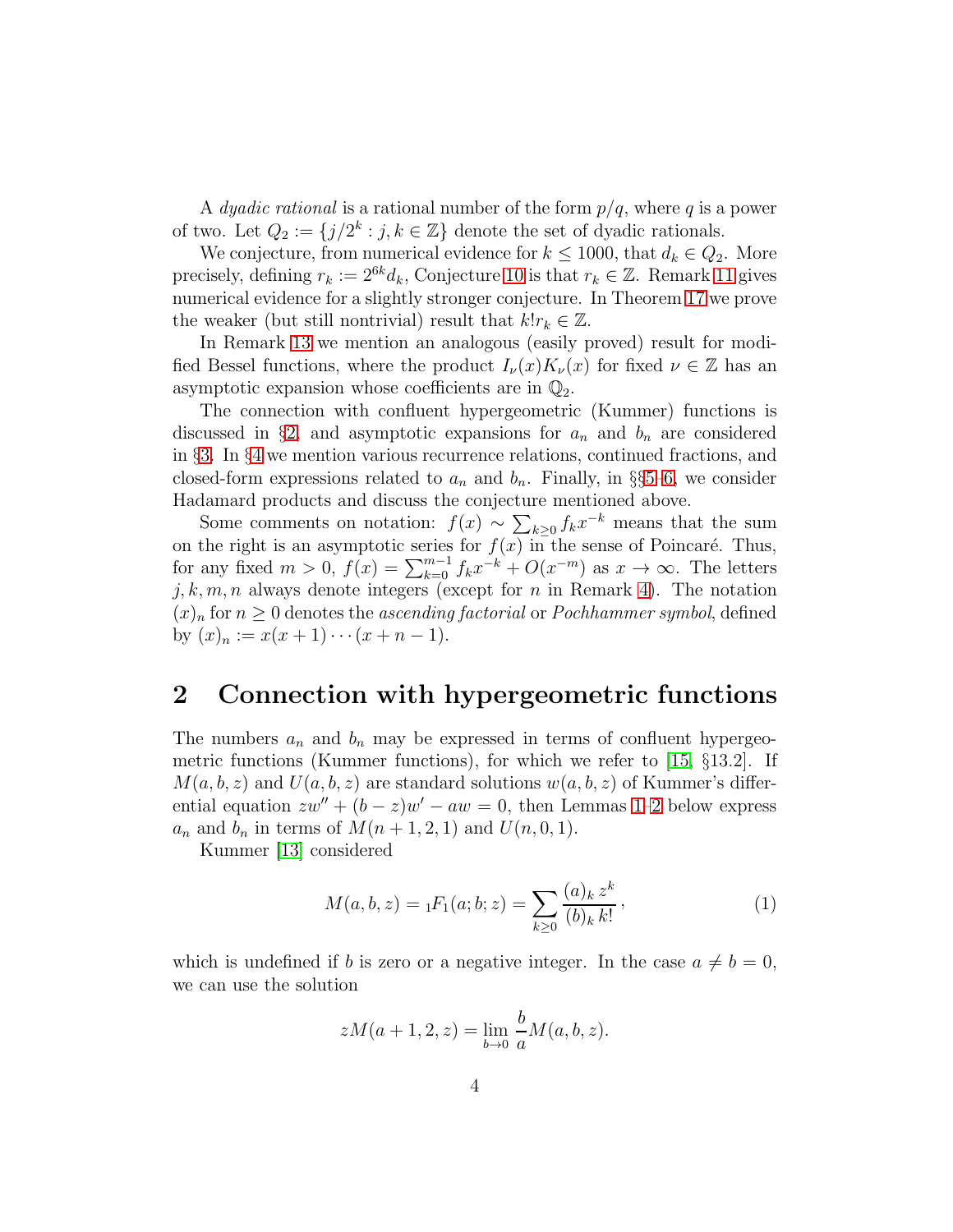Tricomi [\[22\]](#page-17-0) introduced the function  $U(a, b, z)$  as a second (minimal) solution of Kummer's differential equation. For our purposes it is convenient to use the integral representation [\[15,](#page-16-5) (13.4.4)] (valid for  $\Re(a) > 0$ ,  $\Re(z) > 0$ )

<span id="page-4-3"></span>
$$
U(a, b, z) = \frac{1}{\Gamma(a)} \int_0^\infty e^{-zt} t^{a-1} (1+t)^{b-a-1} dt.
$$
 (2)

We remark that the functions  $M$  and  $U$  satisfy recurrence relations, known as "connection formulas". For example, we mention [\[15,](#page-16-5) (13.3.1) and  $(13.3.7)$ ], both (essentially) due to Gauss (see Erdélyi [\[7,](#page-16-7) §6.4 and §6.6]):

$$
(b-a)M(a-1,b,z) + (2a - b + z)M(a,b,z) - aM(a+1,b,z) = 0,
$$
 (3)

$$
U(a-1,b,z) + (b-2a-z)U(a,b,z) + a(a-b+1)U(a+1,b,z) = 0.
$$
 (4)

Lemmas [1](#page-4-0)[–2](#page-4-1) express  $a_n$  and  $b_n$  in terms of the Kummer functions M and U, respectively. Lemma [1](#page-4-0) was stated, without proof, by Covo  $[6]$ .

<span id="page-4-0"></span>**Lemma 1.** *If*  $n \in \mathbb{Z}$ ,  $n \geq 1$ , and  $a_n$  *is as above, then* 

<span id="page-4-4"></span><span id="page-4-2"></span>
$$
a_n = e^{-1}M(n+1,2,1).
$$
 (5)

*Proof.* If we put  $a = n + 1$ ,  $b = 2$ , and  $z = 1$  in the connection formula [\(3\)](#page-4-2), we see that  $\tilde{a}_n := e^{-1}M(n+1,2,1)$  satisfies the same recurrence [\(21\)](#page-8-2) as  $a_n$ . Thus, to show that  $a_n = \tilde{a}_n$  for all  $n \ge 1$ , it is sufficient to show that  $a_n = \tilde{a}_n$ for  $n \in \{1, 2\}$ . Now

$$
\widetilde{a}_1 = e^{-1}M(2,2,1) = e^{-1} \sum_{k \ge 0} \frac{(2)_k}{(2)_k k!} = 1 = a_1,
$$

and, similarly,

$$
\widetilde{a}_2 = e^{-1}M(3,2,1) = e^{-1} \sum_{k \ge 0} \frac{(3)_k}{(2)_k k!} = e^{-1} \sum_{k \ge 0} \frac{k+2}{2k!} = 3/2 = a_2,
$$

so the result follows.

<span id="page-4-1"></span>**Lemma 2.** *If*  $n \in \mathbb{Z}$ ,  $n \geq 1$ , and  $b_n$  *is as above, then* 

$$
b_n = -\Gamma(n) U(n, 0, 1). \tag{6}
$$

 $\Box$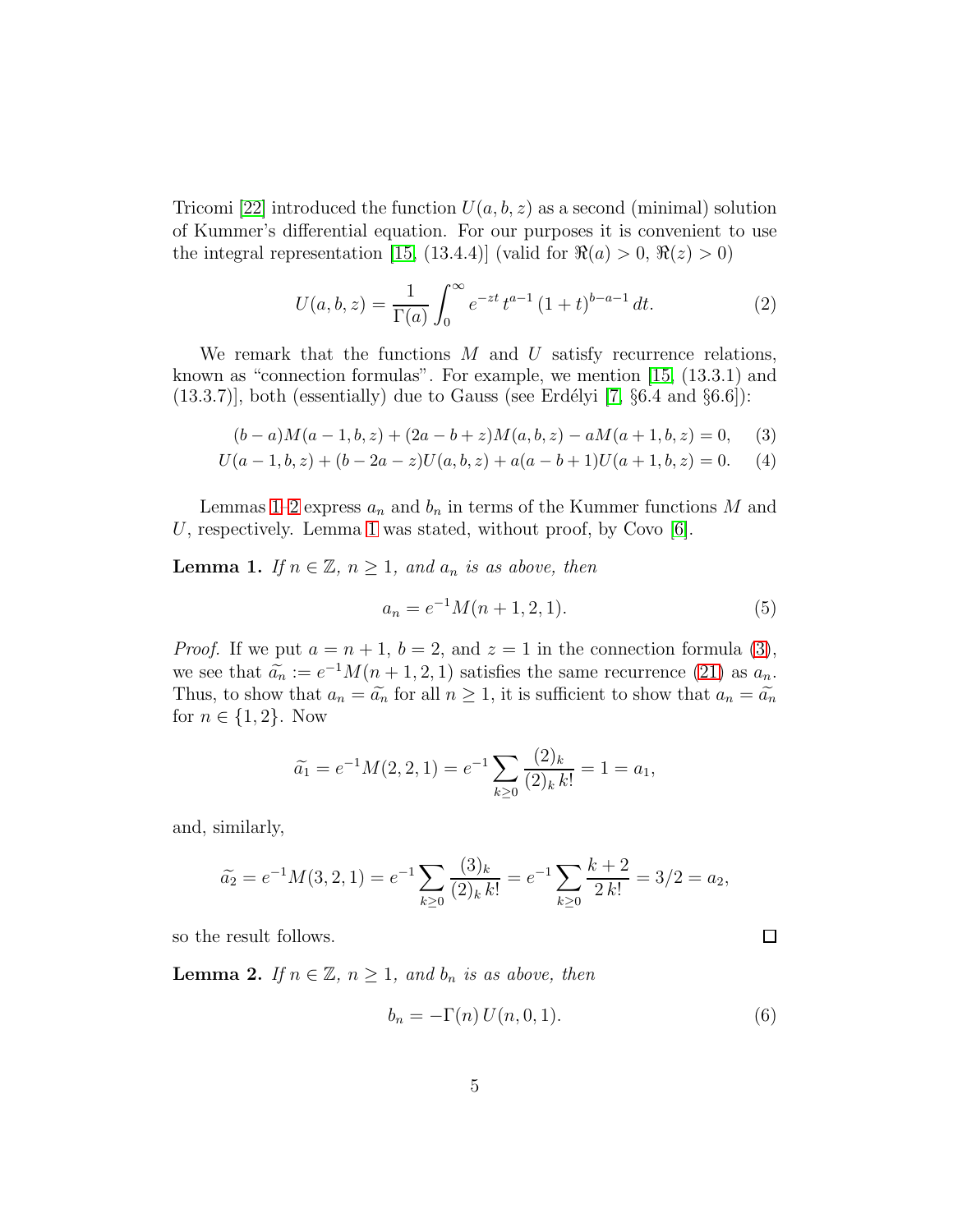*Proof.* We start with [\[15,](#page-16-5) (6.7.1)]:

$$
I(a,b) := \int_0^\infty \frac{e^{-at}}{t+b} dt = e^{ab} E_1(ab), \ \ a, b > 0.
$$

Note that, by definition,  $b_n = [z^n]I(1, 1/(1-z))$ . Setting  $a = 1, b = 1/(1-z)$ , the term  $1/(t + b)$  inside the integral can be rearranged as follows:

$$
\left(t + \frac{1}{1-z}\right)^{-1} = \frac{1-z}{1+t-tz} = \frac{1}{1+t} - \frac{1}{t(1+t)} \left(\frac{1}{1-zt/(1+t)} - 1\right),
$$

and making the substitution  $s = t/(1 + t)$  gives

$$
I(1,1/(1-z)) = \int_0^\infty \frac{e^{-t}}{1+t} dt - \int_0^1 e^{-s/(1-s)} \left(\frac{z}{1-zs}\right) ds = \sum_{n\geq 0} b_n z^n.
$$

Thus,  $b_0 = eE_1(1)$  and, for  $n > 0$ ,

$$
b_n = -\int_0^1 e^{-s/(1-s)} s^{n-1} ds.
$$
 (7)

Writing  $e^{-s/(1-s)} = e^{1-1/(1-s)}$  gives, for  $n > 0$ ,

<span id="page-5-1"></span>
$$
b_n = -e \int_0^1 e^{-1/(1-s)} s^{n-1} ds.
$$
 (8)

 $\Box$ 

Substitute  $t = s/(1 - s)$  in [\(2\)](#page-4-3), giving

<span id="page-5-2"></span>
$$
\Gamma(a)U(a,b,z) = e^z \int_0^1 e^{-z/(1-s)} s^{a-1} (1-s)^{-b} ds.
$$
 (9)

Comparison of [\(8\)](#page-5-1) and [\(9\)](#page-5-2) now gives  $b_n = -\Gamma(n) U(n, 0, 1)$ .

*Remark* 3*.* We could prove Lemma [2](#page-4-1) in the same manner as Lemma [1,](#page-4-0) using the connection formula  $(4)$  instead of  $(3)$ , and the recurrence  $(23)$  instead of [\(21\)](#page-8-2), but in order to verify the initial conditions we would have to resort to some explicit representation for  $U$ , such as the integral representation  $(2)$ , so the proof would be no simpler.

<span id="page-5-0"></span>*Remark* 4. We can generalize our definitions of  $a_n$  and  $b_n$  to permit  $n \in \mathbb{C}$ , using Lemmas [1–](#page-4-0)[2.](#page-4-1) Such generalizations do not seem particularly useful, so in what follows we continue to assume that  $n \in \mathbb{Z}$ .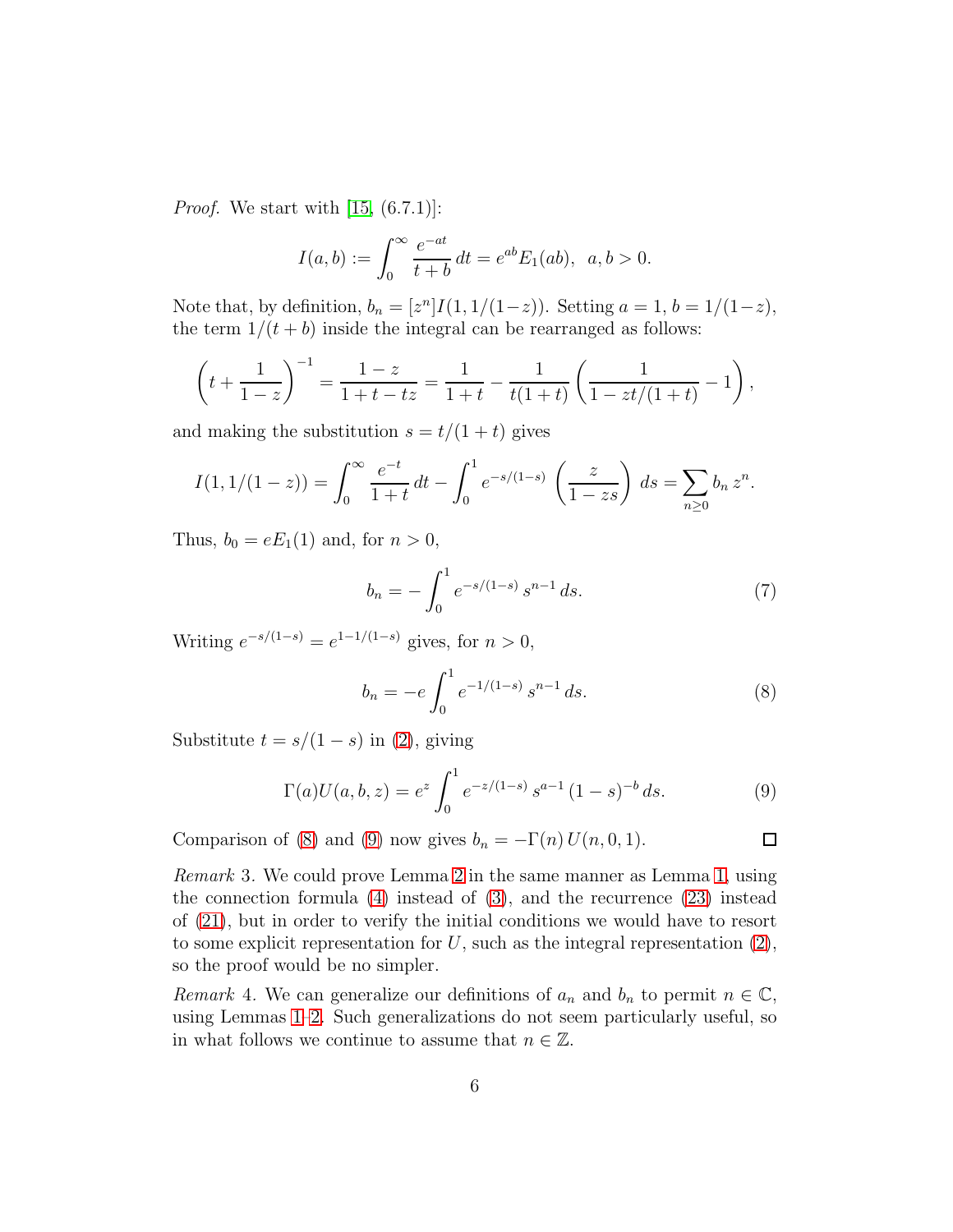# <span id="page-6-1"></span>3 Asymptotic expansions of  $a_n$  and  $b_n$

Theorem [5](#page-6-0) gives the complete asymptotic expansions of  $a_n$  and  $b_n$  in ascending powers of  $n^{-1/2}$ . Wright [\[25\]](#page-17-1) proved the existence of an asymptotic expansion of the form  $(10)$  for  $a_n$ , but did not state an explicit formula or algorithm for computing the constants  $c_m$  occurring in the expansion. For a more "algorithmic" approach, see Wyman [\[26\]](#page-17-2).

<span id="page-6-0"></span>**Theorem 5.** For positive integer n, if  $a_n$  and  $b_n$  are as above, then

<span id="page-6-2"></span>
$$
a_n \sim \frac{e^{2\sqrt{n}}}{2n^{3/4}\sqrt{\pi e}} \sum_{m \ge 0} c_m n^{-m/2}
$$
 (10)

*and*

<span id="page-6-5"></span>
$$
b_n \sim -\frac{\sqrt{\pi e}}{n^{3/4} e^{2\sqrt{n}}} \sum_{m \ge 0} (-1)^m c_m n^{-m/2}, \tag{11}
$$

*where*

<span id="page-6-4"></span>
$$
c_m = (-1)^m \sum_{j=0}^m \left[ h^{m-j} \right] \exp(\mu(h)) \frac{(m-2j+3/2)_{2j}}{4^j j!}
$$
 (12)

*and*

<span id="page-6-3"></span>
$$
\mu(h) = h^{-1} - (e^h - 1)^{-1} - \frac{1}{2} \,. \tag{13}
$$

*Remark* 6. The function  $\mu(h)$  defined by [\(13\)](#page-6-3) could also be defined using Bernoulli numbers, since

<span id="page-6-6"></span>
$$
\mu(h) = -\sum_{k=1}^{\infty} \frac{B_{2k}}{(2k)!} h^{2k-1} = -\frac{h}{12} + \frac{h^3}{720} - O(h^5). \tag{14}
$$

The function  $\exp(\mu(h))$  occurring in [\(12\)](#page-6-4) has the Maclaurin expansion

$$
\exp(\mu(h)) = 1 - \frac{h}{12} + \frac{h^2}{288} + \frac{67h^3}{51840} + O(h^4). \tag{15}
$$

The numerators and denominators of the coefficients  $[h^n] \exp(\mu(h))$  have been added to the OEIS as [A321937](http://oeis.org/A321937) and [A321938,](http://oeis.org/A321938) respectively.

*Proof of Thm.* [5](#page-6-0)*.* We first prove [\(11\)](#page-6-5). From Lemma [2,](#page-4-1)  $b_n = -\Gamma(n) U(n, 0, 1)$ . Temme [\[21,](#page-17-3) Sec. 3] gives a general asymptotic result for  $U(a, b, z^2)$  as  $a \to \infty$ . We state Temme's result for the case  $(a, b, z) = (n, 0, 1)$ , which is what we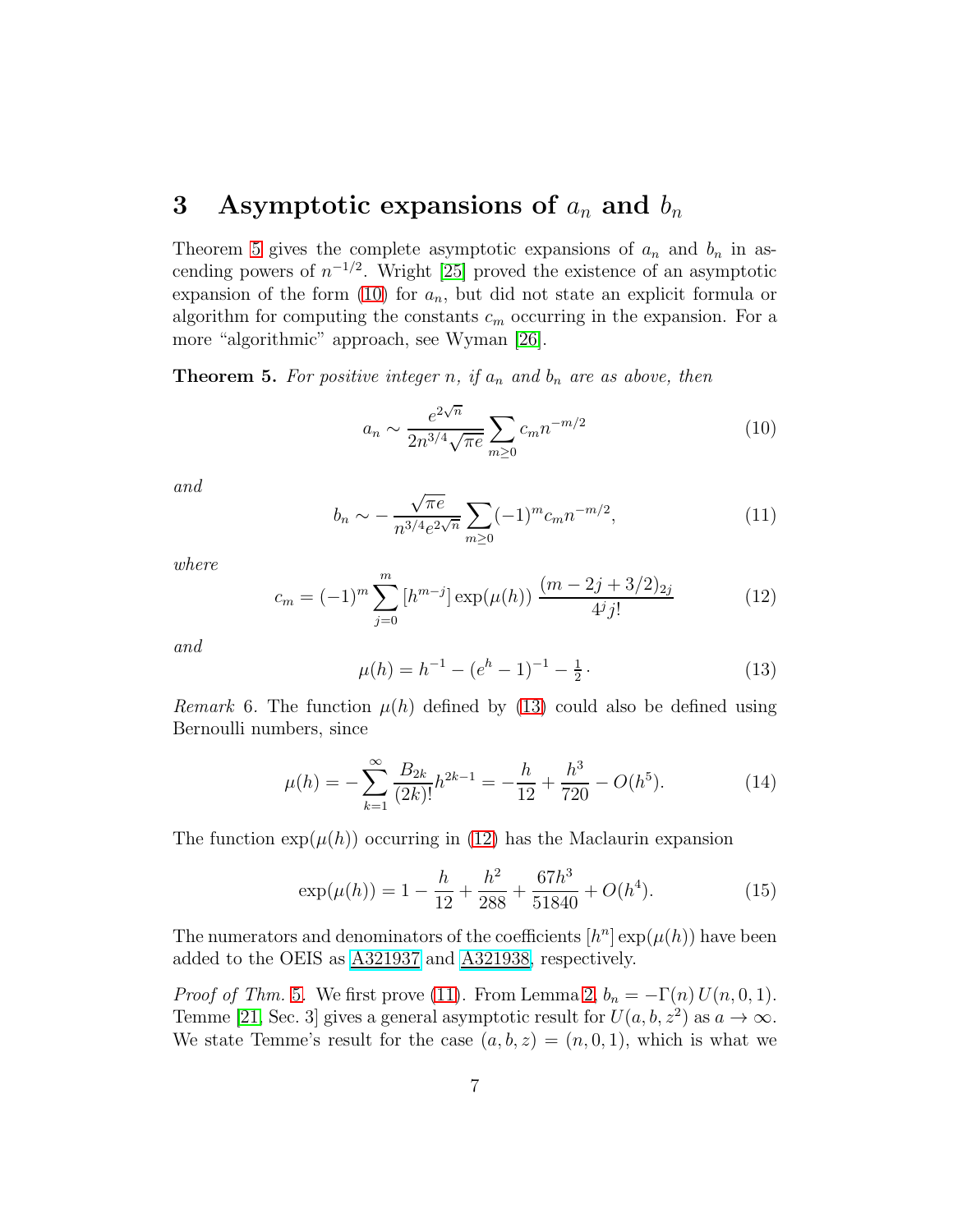need. Let  $c'_k := [h^k] \exp(\mu(h))$ . (Temme uses  $c_k$ , but this conflicts with our notation.) From Temme  $[21, (3.8)–(3.10)]$ , we have

<span id="page-7-1"></span>
$$
U(n,0,1) \sim \frac{\sqrt{e}}{\Gamma(n)} \sum_{k\geq 0} c'_k \Phi_k(n),\tag{16}
$$

where

$$
\Phi_k(n) = 2n^{-(k+1)/2} K_{k+1}(2n^{1/2}),
$$

and  $K_{\nu}$  denotes the usual modified Bessel function.

From [\[15,](#page-16-5) (10.40.2)],  $K_{\nu}(z)$  has an asymptotic expansion

<span id="page-7-0"></span>
$$
K_{\nu}(z) \sim e^{-z} \sqrt{\frac{\pi}{2z}} \sum_{j \ge 0} \frac{(\nu - j + 1/2)_{2j}}{j! \, (2z)^j} \,. \tag{17}
$$

Setting  $\nu = k$  and  $z = 2n^{1/2}$  in [\(17\)](#page-7-0), we obtain

$$
\Phi_{k-1}(n) = 2n^{-k/2} K_k(2n^{1/2}) \sim \frac{\sqrt{\pi}e^{-2\sqrt{n}}}{n^{1/4}} \sum_{j\geq 0} \frac{(k-j+1/2)_{2j}}{j!\, 4^j \, n^{(j+k)/2}}.
$$

Substituting this expression into  $(16)$ , and grouping like powers of n, we obtain

$$
b_n = -\Gamma(n) U(n, 0, 1) \sim -\frac{\sqrt{\pi e}}{n^{3/4} e^{2\sqrt{n}}} \sum_{m \ge 0} \sum_{j=0}^m \frac{c'_{m-j} (m - 2j + 3/2)_{2j}}{j! 4^j n^{m/2}}.
$$

Now, comparison with [\(11\)](#page-6-5) shows that

$$
(-1)^{m}c_{m} = \sum_{j=0}^{m} \frac{c'_{m-j}(m-2j+3/2)_{2j}}{j!\,4^{j}},
$$

which completes the proof of  $(11)$ .

The proof of [\(10\)](#page-6-2) is similar. We use Lemma [1](#page-4-0) instead of Lemma [2,](#page-4-1) and Temme's asymptotic result [\[21,](#page-17-3) (3.29)] for  $M(a, b, z^2)$  as  $a \to \infty$  instead of [\(16\)](#page-7-1); the modified Bessel function  $I_{\nu}$  replaces  $K_{\nu}$ . From [\[15,](#page-16-5) (10.40.1)],  $I_{\nu}(z)$  has an asymptotic expansion

$$
I_{\nu}(z) \sim \frac{e^z}{\sqrt{2\pi z}} \sum_{j\geq 0} (-1)^j \frac{(\nu - j + 1/2)_{2j}}{j! \, (2z)^j},\tag{18}
$$

 $\Box$ 

which replaces [\(17\)](#page-7-0).

8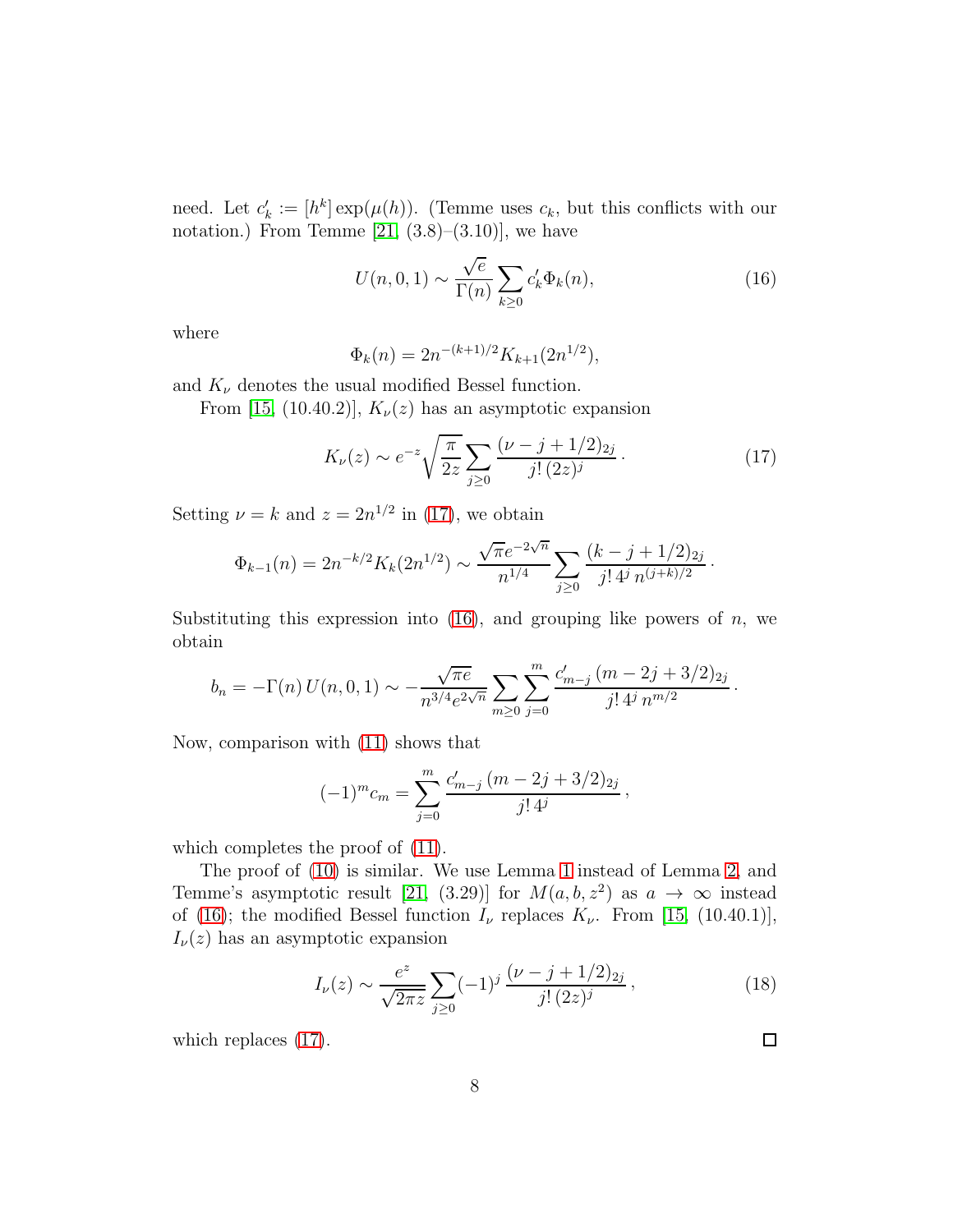Theorem [5](#page-6-0) gives an expression for  $c_m$  which (indirectly) involves Bernoulli numbers, in view of [\(14\)](#page-6-6). Lemma [7](#page-8-0) gives a different expression for  $c_m$  that is recursive, as the expression for  $c_m$  depends on the values of  $c_j$  for  $j < m$ , but has the advantage of avoiding reference to Bernoulli numbers. The idea of the proof is similar to that used in the "method of Frobenius" [\[10\]](#page-16-8). We omit the details, which may be found in [\[3,](#page-15-3) pp. 10–11].

<span id="page-8-0"></span>**Lemma 7.** We have  $c_0 = 1$  and, for all  $m \geq 1$ ,

<span id="page-8-3"></span>
$$
mc_m = [h^{m+3}] \sum_{j=0}^{m-1} c_j h^j \sum_{s \in \{\pm 1\}} (1 + sh^2)^{\frac{1-2j}{4}} \exp\left(\frac{2}{h} \left( (1 + sh^2)^{\frac{1}{2}} - 1 \right) \right). \tag{19}
$$

*Remark* 8*.* Computation using [\(12\)](#page-6-4) and, as a check, [\(19\)](#page-8-3), gives

$$
(c_k)_{k\geq 0} = \left(1, -\frac{5}{48}, -\frac{479}{4608}, -\frac{15313}{3317760}, \frac{710401}{127401984}, -\frac{3532731539}{214035333120}, \dots\right).
$$

The numerators and denominators have been added to the OEIS as [A321939](http://oeis.org/A321939) and  $\underline{A321940}$ , respectively. With the exception of  $c_0$  and  $c_4$ , the  $c_k$  all appear to be negative. This has been verified numerically for  $k \leq 1000$ .

# <span id="page-8-1"></span>4 The Maclaurin coefficients  $a_n$  and  $b_n$

The function  $f_0(z)$  is the exponential generating function counting several combinatorial objects, such as the number of "sets of lists", i.e., the number of partitions of  $\{1, 2, \ldots, n\}$  into ordered subsets, see Wallner [\[24,](#page-17-4) §5.3].

Observe that  $f_0(z)$  satisfies the differential equation

<span id="page-8-4"></span>
$$
(1-z)^2 f_0'(z) - f_0(z) = 0,
$$
\n(20)

and from this it is easy to see that the  $a_n$  satisfy a three-term recurrence

<span id="page-8-2"></span>
$$
na_n - (2n - 1)a_{n-1} + (n - 2)a_{n-2} = 0 \text{ for } n \ge 2.
$$
 (21)

The initial conditions are  $a_0 = a_1 = 1$ . Thus

$$
(a_n)_{n\geq 0} = (1, 1, 3/2, 13/6, 73/24, 167/40, \ldots).
$$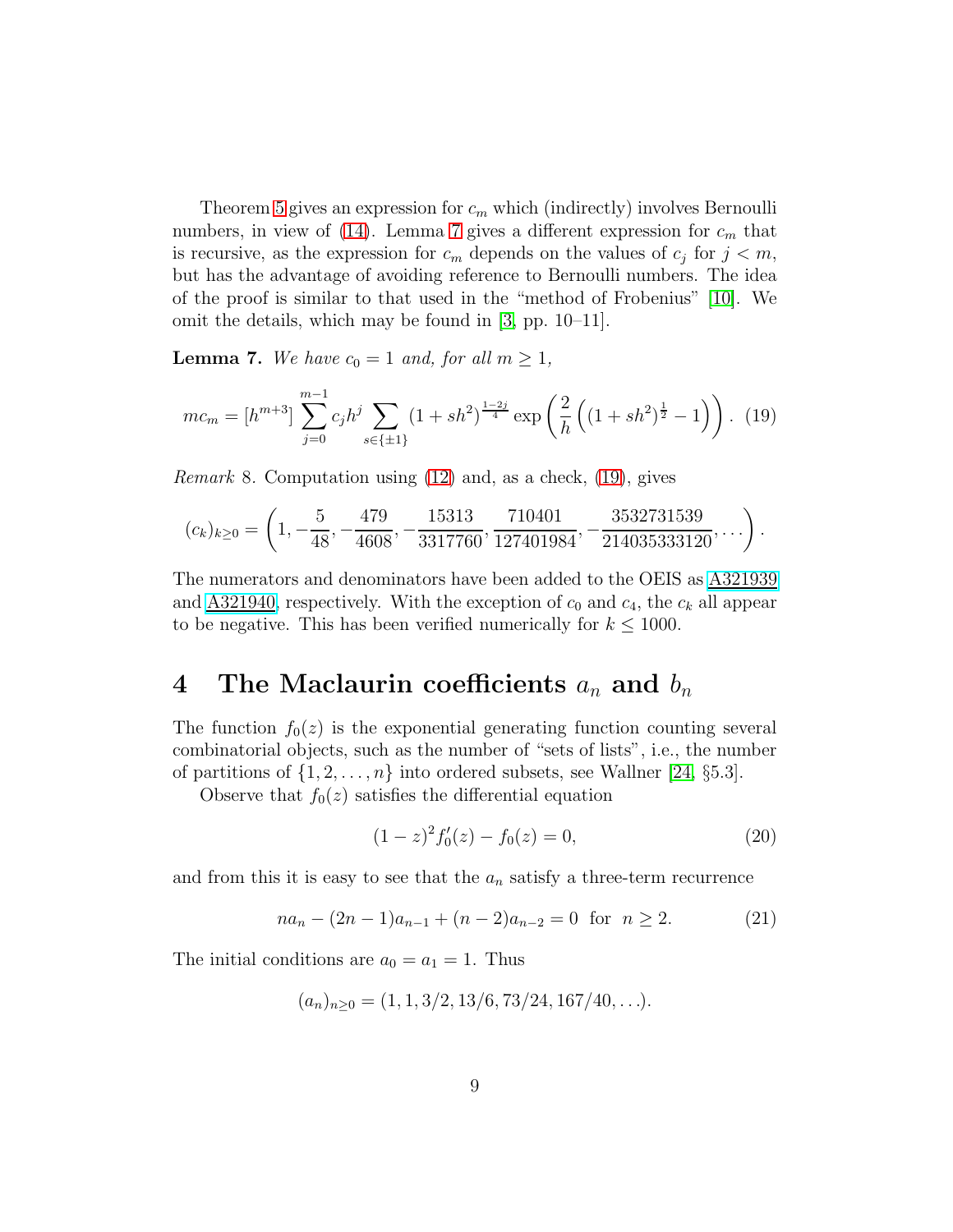The recurrence [\(21\)](#page-8-2) holds for  $n \geq 0$  provided that we define  $a_n = 0$  for  $n < 0$ . A closed-form expression, valid for  $n \geq 1$  (but not for  $n = 0$ ), is

$$
a_n = \sum_{k=1}^n \frac{1}{k!} \binom{n-1}{k-1}.
$$

The constants  $a_n$  may be expressed in terms of the generalized Laguerre polynomials  $L_n^{(\alpha)}(x)$  which, from [\[15,](#page-16-5) (18.12.13)], have a generating function

$$
\sum_{n\geq 0} z^n L_n^{(\alpha)}(x) = (1-z)^{-(\alpha+1)} e^{-xz/(1-z)}.
$$

With  $\alpha = x = -1$  we obtain  $\sum_{n\geq 0} z^n L_n^{(-1)}(-1) = e^{z/(1-z)}$ , so  $a_n = L_n^{(-1)}(-1)$ .

Using the chain rule and the definition of  $f_1(z)$  in §[1,](#page-1-2) we see that  $f_1(z)$ satisfies the differential equation

<span id="page-9-1"></span>
$$
(1-z)^2 f_1'(z) - f_1(z) = z - 1,
$$
\n(22)

which differs from [\(20\)](#page-8-4) only in the right-hand side  $z-1$ . Differentiating twice more with respect to z, we see that  $f_0(z)$  and  $f_1(z)$  both satisfy the same third-order differential equation

$$
(1-z)^2 f''' + (4z - 5)f'' + 2f' = 0.
$$

From  $(22)$ , the  $b_n$  satisfy a recurrence

<span id="page-9-0"></span>
$$
nb_n - (2n - 1)b_{n-1} + (n - 2)b_{n-2} = \begin{cases} 1, & \text{if } n = 2; \\ 0, & \text{if } n \ge 3. \end{cases}
$$
 (23)

This is essentially (i.e., for  $n \geq 3$ ) the same recurrence as [\(21\)](#page-8-2), but the initial conditions  $b_0 = G$ ,  $b_1 = G - 1$  are different. Here  $G := eE_1(1) \approx 0.596$  is the Euler-Gompertz constant [\[14,](#page-16-9) §2.5].

We remark that computation of the  $b_n$  using the recurrence [\(23\)](#page-9-0) in the forward direction is numerically unstable. A stable method of computation is to use an adaptation of Miller's algorithm, originally used to compute Bessel functions. See Gautschi [\[11,](#page-16-10) §3] and Temme [\[20,](#page-17-5) §4].

As noted in §[1,](#page-1-2) the  $b_n$  may be expressed as  $a_nG - a'_n$ , where  $a_n$  is as above, and  $a'_n$  satisfies essentially the same recurrence with different initial conditions. In fact,

$$
na'_n - (2n - 1)a'_{n-1} + (n - 2)a'_{n-2} = \begin{cases} -1, & \text{if } n = 2; \\ 0, & \text{if } n \ge 3. \end{cases}
$$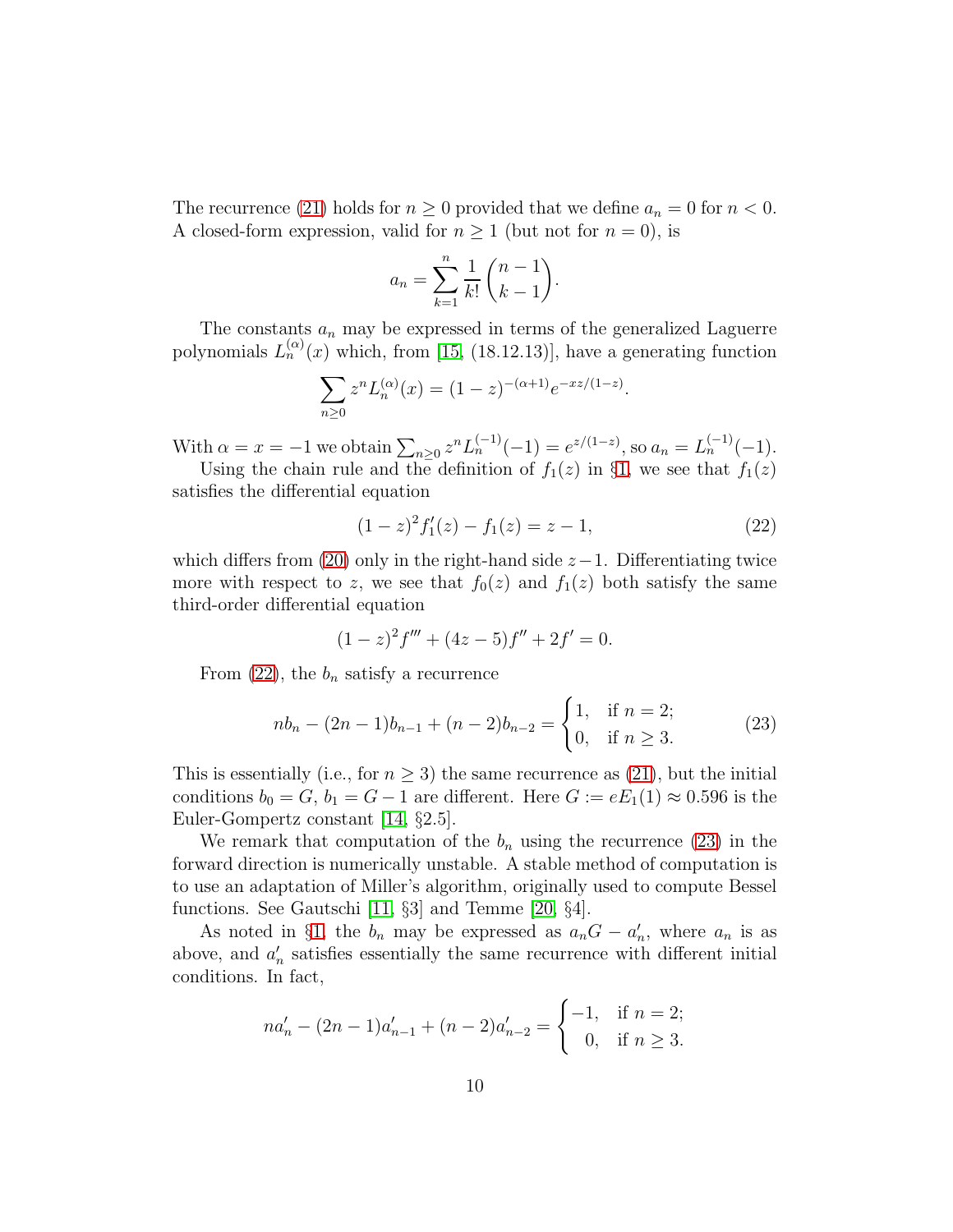The initial conditions are  $a'_0 = 0$ ,  $a'_1 = 1$ . Thus

$$
(a'_n)_{n\geq 0} = (0, 1, 1, 4/3, 11/6, 5/2, 121/36, \ldots).
$$

From [\(11\)](#page-6-5),  $b_n \to 0$  as  $n \to \infty$ , so the sequence  $(a'_n/a_n)_{n \geq 1}$  is a convergent sequence of rational approximations to  $G$ . The sequence of approximants is  $(1, 2/3, 8/13, 44/73, 100/167, \ldots).$ 

Bala [\[2\]](#page-15-4) gives the continued fraction

$$
1 - G = 1/(3 - 2/(5 - 6/(7 - \dots - n(n+1)/(2n+3) - \dots))),
$$

with convergents  $1/3$ ,  $5/13$ ,  $28/73$ ,  $201/501$ , etc. The corresponding convergents to G are  $2/3$ ,  $8/13$ ,  $45/73$ ,  $100/167$ , etc. We see that the *n*-th convergent is just  $a'_{n+1}/a_{n+1}$ . Theorem [5](#page-6-0) implies that

$$
G - a'_n/a_n = b_n/a_n \sim -2\pi e^{1-4\sqrt{n}} \text{ as } n \to \infty.
$$

We have contributed the sequence  $(n!a'_n)_{n\geq 1}$  to the OEIS as  $\underline{A321942}$ .

# <span id="page-10-1"></span>5 The Hadamard product of  $f_0$  and  $f_1$

Define  $\rho_n := a_n b_n$ . Thus  $\sum_{n=0}^{\infty} \rho_n z^n$  is the Hadamard product  $(f_0 \odot f_1)(z)$ . From Lemmas [1–](#page-4-0)[2,](#page-4-1) we have

$$
\rho_n = -e^{-1}\Gamma(n)M(n+1,2,1)U(n,0,1).
$$

Using Theorem [5,](#page-6-0) we can obtain a complete asymptotic expansion for  $\rho_n$  in decreasing powers of n. This is given in Corollary [9.](#page-10-0)

<span id="page-10-0"></span>Corollary 9. *We have*

$$
\rho_n \sim -\frac{1}{2n^{3/2}} \sum_{k\geq 0} d_k n^{-k},
$$

*where*

$$
d_k = \sum_{j=0}^{2k} (-1)^j c_j c_{2k-j},
$$

and  $c_0, \ldots, c_{2k}$  are as in Theorem [5](#page-6-0).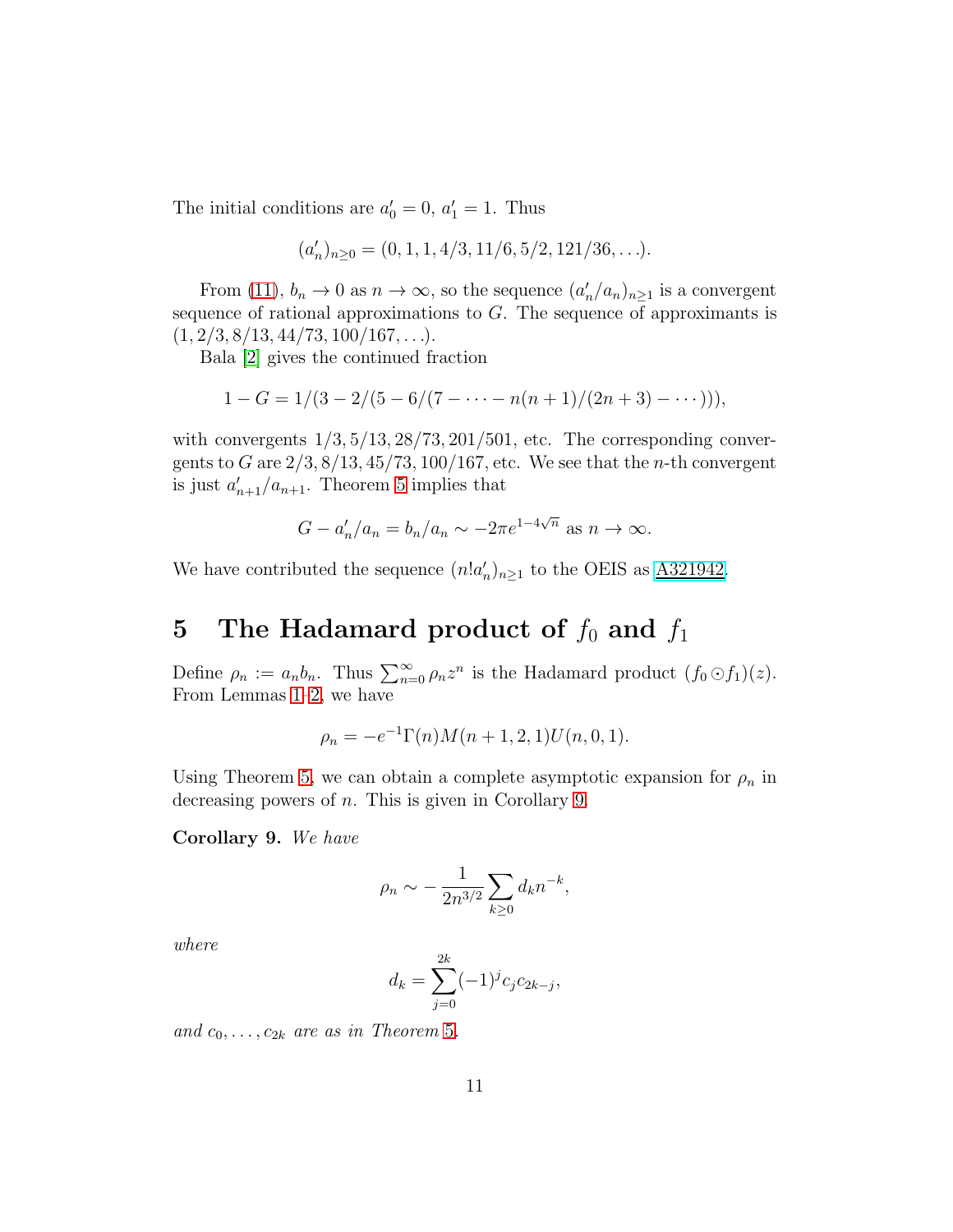A computation shows that

 $(d_k)_{k>0} = (1, -7/32, 43/2048, -915/65536, \ldots).$ 

We observe that the  $d_k$  appear to be dyadic rationals More precisely, it appears that  $2^{6k}d_k \in \mathbb{Z}$ . Define a scaled sequence  $(r_k)_{k\geq 0}$  by  $r_k := 2^{6k}d_k$ . Computation gives

$$
(r_k)_{k\geq 0} = (1, -14, 86, -3660, -1042202, -247948260, -108448540420, \ldots).
$$

This leads naturally to the following conjecture.

<span id="page-11-0"></span>Conjecture 10. For all  $k \geq 0$ ,  $r_k \in \mathbb{Z}$ .

The sequence of numerators of  $r_k$  has been added to the OEIS as  $\underline{\text{A321941}}$ . If Conjecture [10](#page-11-0) holds, then the denominators are all 1, i.e., the denominators are given by [A000012.](http://oeis.org/A000012)

<span id="page-11-1"></span>*Remark* 11. Conjecture [10](#page-11-0) has been verified for all  $k \leq 1000$ . We also showed numerically, for  $3 \leq k \leq 1000$ , that  $r_k < 0$  and  $r_k \equiv \binom{2k}{k}$  $\binom{2k}{k}$  (mod 32).

*Remark* 12*.* A problem that is superficially similar to our conjecture was solved by Tulyakov [\[23\]](#page-17-6). However, we do not see how to adapt his method to prove our conjecture.

<span id="page-11-2"></span>*Remark* 13*.* Corollary [9](#page-10-0) is reminiscent of the result

$$
I_0(x)K_0(x) \sim \frac{1}{2x} \sum_{k \ge 0} e_{k,0} x^{-2k}
$$

in the theory of Bessel functions [\[4,](#page-15-5) (1.2)]. The coefficients  $e_{k,0}$  are given by

$$
e_{k,0} = \frac{(2k)!^3}{2^{6k}k!^4},
$$

so  $2^{4k}e_{k,0} \in \mathbb{Z}$ . The modified Bessel functions  $I_0(x)$  and  $K_0(x)$  are solutions of the same ordinary differential equation  $xy'' + y' - xy = 0$ , but  $I_0(x)$  increases with x while  $K_0(x)$  decreases. This is analogous to the behaviour of  $a_n$ , which increases as  $n \to \infty$ , and  $|b_n|$ , which decreases as  $n \to \infty$ .

More generally, from  $[15, (10.40.6)]$ , we have

$$
I_{\nu}(x)K_{\nu}(x) \sim \frac{1}{2x} \sum_{k \geq 0} e_{k,\nu} x^{-2k},
$$

where

$$
e_{k,\nu} = (-1)^k 2^{-2k} (\nu - k + 1/2)_{2k} {2k \choose k},
$$

and  $2^{4k}e_{k,\nu}\in\mathbb{Z}$  for  $\nu\in\mathbb{Z}$ .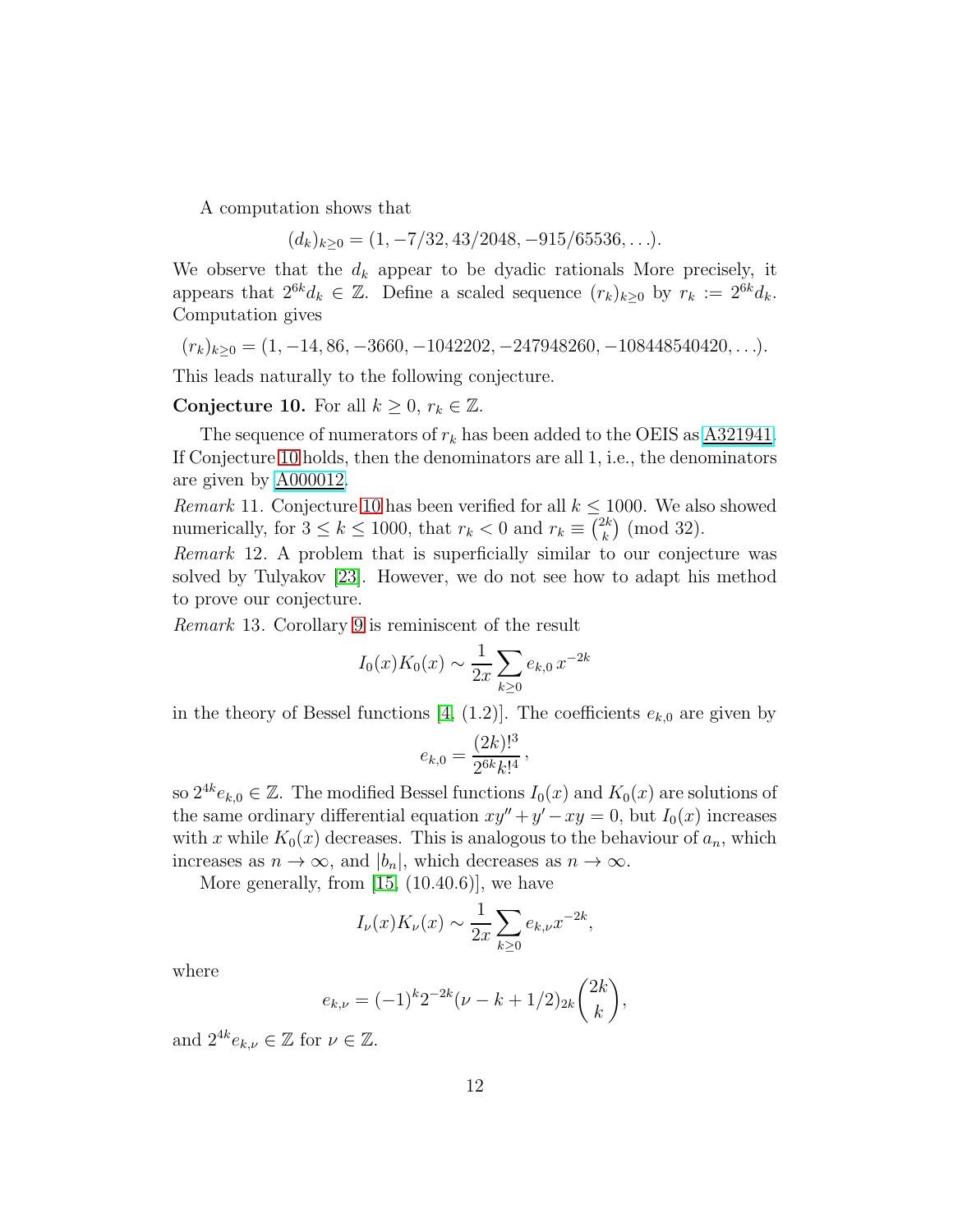#### <span id="page-12-0"></span>6 Other expressions for  $d_n$

Since  $(a_n)$  and  $(b_n)$  are D-finite, it follows that  $(\rho_n)$  is D-finite.<sup>[3](#page-12-1)</sup> In fact,  $\rho_n$ satisfies the 4-term recurrence

$$
n^{2}(n-1)(2n-3)\rho_{n} = (n-1)(2n-1)(3n^{2} - 5n + 1)\rho_{n-1}
$$

$$
- (n-2)(2n-3)(3n^{2} - 5n + 1)\rho_{n-2}
$$

$$
+ (n-2)(n-3)^{2}(2n-1)\rho_{n-3}
$$
(24)

for  $n \ge 3$ , with initial conditions  $\rho_0 = G$ ,  $\rho_1 = G - 1$ ,  $\rho_2 = (9G - 6)/4$ .

The recurrence [\(24\)](#page-12-2) can be simplified by defining  $\sigma_n := n \rho_n$ . Then  $\sigma_n$ satisfies the slightly simpler recurrence

$$
n(n-1)(2n-3)\sigma_n = (2n-1)(3n^2 - 5n + 1)\sigma_{n-1}
$$
  
-(2n-3)(3n<sup>2</sup> - 5n + 1)\sigma\_{n-2} + (n-2)(n-3)(2n-1)\sigma\_{n-3} (25)

for  $n \geq 3$ , with initial conditions  $\sigma_0 = 0$ ,  $\sigma_1 = G - 1$ ,  $\sigma_2 = 9G/2 - 3$ . Also, Corollary [9](#page-10-0) gives an asymptotic series for  $\sigma_n$ :

<span id="page-12-4"></span><span id="page-12-3"></span><span id="page-12-2"></span>
$$
\sigma_n \sim -\frac{1}{2n^{1/2}} \sum_{k \ge 0} d_k n^{-k}.
$$
 (26)

Using [\(25\)](#page-12-3), we can give a recursive algorithm for computing the sequence  $(d_n)$  (and hence  $(r_n)$ ) directly, without computing the sequence  $(c_n)$ .

<span id="page-12-5"></span>**Lemma 14.** *We have*  $d_0 = 1$  *and, for all*  $k \ge 1$ *,* 

$$
8kd_k = -[h^{k+2}] \left( \sum_{j=0}^{k-1} d_j h^j \left( B(h)(1-h)^{-(j+1/2)} + C(h)(1-2h)^{-(j+1/2)} + D(h)(1-3h)^{-(j+1/2)} \right) \right), \quad (27)
$$

*where*

$$
B(h) = -6 + 13h - 7h2 + h3 = -(2 - h)(3 - 5h + h2),
$$
  
\n
$$
C(h) = +6 - 19h + 17h2 - 3h3 = (2 - 3h)(3 - 5h + h2), and
$$
  
\n
$$
D(h) = -2 + 11h - 17h2 + 6h3 = -(1 - 2h)(1 - 3h)(2 - h).
$$

<span id="page-12-1"></span><sup>3</sup> See Flajolet and Sedgewick [\[9,](#page-16-11) Appendix B.4], and Stanley [\[19,](#page-16-12) Theorem 2.10], for relevant background on D-finite sequences.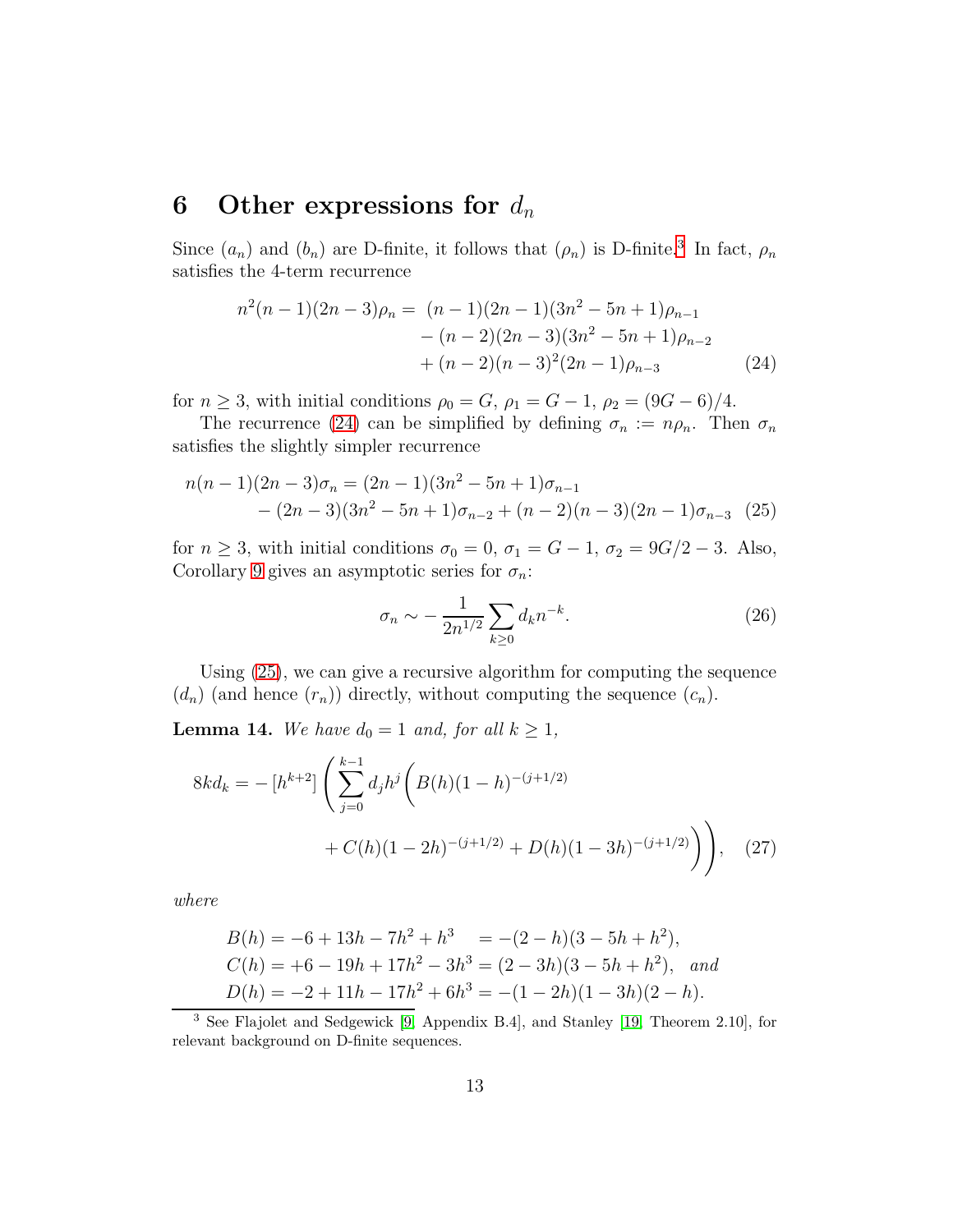*Proof.* Define  $h := n^{-1}$ , so  $h \to 0$  as  $n \to \infty$ . From Corollary [9,](#page-10-0) there exists an asymptotic series of the form

$$
-2\sigma_n \sim \sum_{j\geq 0} d_j n^{-j-1/2}
$$

as  $n \to \infty$ . Moreover,  $d_0 = 1$ . Define  $A(h) := (1 - h)(2 - 3h)$  in addition to  $B(h)$ ,  $C(h)$  and  $D(h)$ . Using the recurrence [\(25\)](#page-12-3) and the elementary identity  $1/(n-m) = h/(1 - mh)$  for  $m \in \{0, 1, 2, 3\}$ , we have

$$
\sum_{j\geq 0} d_j \left( A(h)h^{j+1/2} + B(h) \left( \frac{h}{1-h} \right)^{j+1/2} + C(h) \left( \frac{h}{1-2h} \right)^{j+1/2} + D(h) \left( \frac{h}{1-3h} \right)^{j+1/2} \right) \sim 0.
$$

Now, dividing both sides by  $h^{1/2}$ , we obtain

$$
\sum_{j\geq 0} d_j h^j \left( A(h) + B(h)(1-h)^{-(j+1/2)} + C(h)(1-2h)^{-(j+1/2)} + D(h)(1-3h)^{-(j+1/2)} \right) \sim 0.
$$
 (28)

An easy computation shows that

<span id="page-13-0"></span>
$$
A(h) + B(h) + C(h) + D(h) = -4h^2 + O(h^3),
$$
  
\n
$$
B(h) + 2C(h) + 3D(h) = 8h + O(h^2),
$$
 and  
\n
$$
B(h) + 2^2C(h) + 3^2D(h) = O(h).
$$

Thus, for all  $j \geq 1$ , the terms involving  $d_j$  in [\(28\)](#page-13-0) are  $8jh^{j+2} + O(h^{j+3})$ . (The "8j" arises from  $-4+8(j+1/2)=8j$ .) This shows that the choice of  $d_k$  in [\(27\)](#page-12-4) is necessary and sufficient to give an asymptotic series of the required form. Finally, we note that  $[h^{k+2-j}]A(h) = 0$ , since  $j \leq k-1$  and  $deg(A(h)) = 2$ . Thus, a term involving  $A(h)$  has been omitted from [\(27\)](#page-12-4).  $\Box$ 

Using Lemma [14,](#page-12-5) we computed the sequences  $(d_n)$  and  $(r_n)$  for  $n \leq 1000$ , and verified the values previously computed (more slowly) via Corollary [9.](#page-10-0)

Since the power series occurring in [\(27\)](#page-12-4) have a simple form, we can extract the coefficients of the required powers of h to obtain a recurrence for the  $d_k$ , as in Corollary [15.](#page-14-1) This gives a third way to compute the sequence  $(d_n)$ .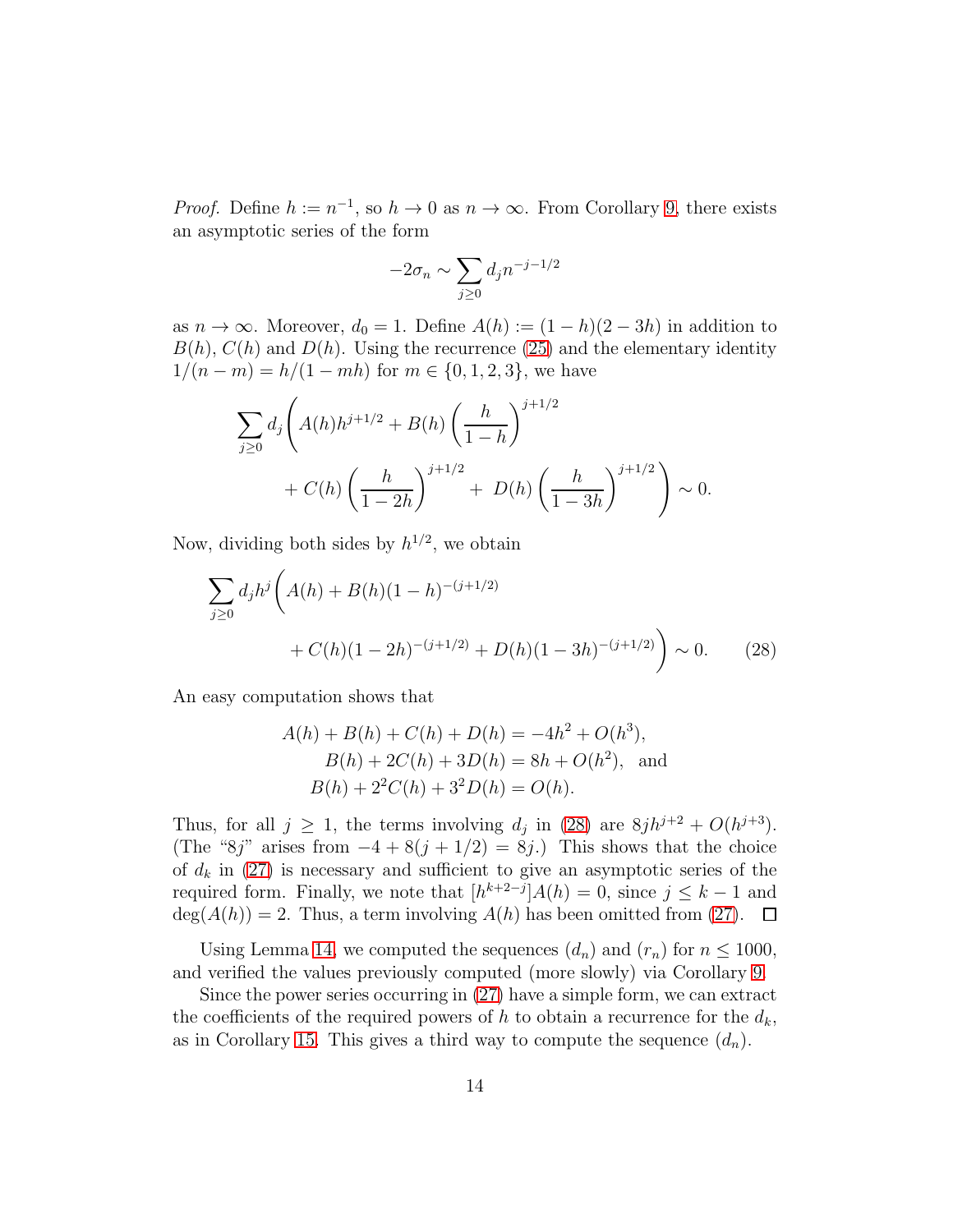<span id="page-14-1"></span>**Corollary 15.** We have  $d_0 = 1$  and, for all  $k \geq 1$ ,

<span id="page-14-4"></span>
$$
8k d_k = \sum_{j=0}^{k-1} \alpha_{j,k} d_j.
$$

*Here*

$$
\alpha_{j,k} = (-1 + 3 \cdot 2^{m-1} - 2 \cdot 3^m)(\tau)_{m-1}/(m-1)!
$$
  
+ 
$$
(7 - 17 \cdot 2^m + 17 \cdot 3^m)(\tau)_{m}/m!
$$
  
+ 
$$
(-13 + 38 \cdot 2^m - 33 \cdot 3^m)(\tau)_{m+1}/(m+1)!
$$
  
+ 
$$
6(1 - 4 \cdot 2^m + 3 \cdot 3^m)(\tau)_{m+2}/(m+2)!,
$$
 (29)

*where*  $m := k - j$  *and*  $\tau := j + 1/2$ *.* 

*Proof (sketch).* To prove Corollary [15,](#page-14-1) we apply the binomial theorem to the power series in [\(27\)](#page-12-4), multiply by the polynomials  $B(h)$ ,  $C(h)$ , and  $D(h)$ , and extract the coefficient of  $h^{k+2-j}$ .  $\Box$ 

The following corollary is an easy deduction from Corollary [15,](#page-14-1) and gives an explicit recurrence for  $r_k = 2^{6k} d_k$ .

<span id="page-14-2"></span>**Corollary 16.** *We have*  $r_0 = 1$  *and, for all*  $k \geq 1$ *,* 

$$
k r_k = \sum_{j=0}^{k-1} \beta_{j,k} r_j, \text{ where } \beta_{j,k} = 8^{2k-2j-1} \alpha_{j,k}.
$$

Although we have not proved Conjecture [10,](#page-11-0) the following result goes part of the way.

<span id="page-14-0"></span>**Theorem 17.** *For all*  $k \geq 0$ *, we have*  $k! r_k \in \mathbb{Z}$ *.* 

*Proof.* Let  $R_k := k!r_k$ . We show that  $R_k \in \mathbb{Z}$ . From Corollary [16,](#page-14-2)  $R_0 = 1$ and, for  $k \geq 1$ ,  $R_k$  satisfies the recurrence

<span id="page-14-3"></span>
$$
R_k = \sum_{j=0}^{k-1} \beta_{j,k} R_j \frac{(k-1)!}{j!}.
$$
 (30)

The ratio of factorials in [\(30\)](#page-14-3) is an integer, since  $j \leq k-1$ . Thus, in order to prove the result by induction on k, it is sufficient to show that  $\beta_{j,k} \in \mathbb{Z}$ . Now, elementary number theory shows that  $4^{\ell}(j + 1/2)_{\ell}/\ell! \in \mathbb{Z}$  for all  $j, \ell \geq 0$ .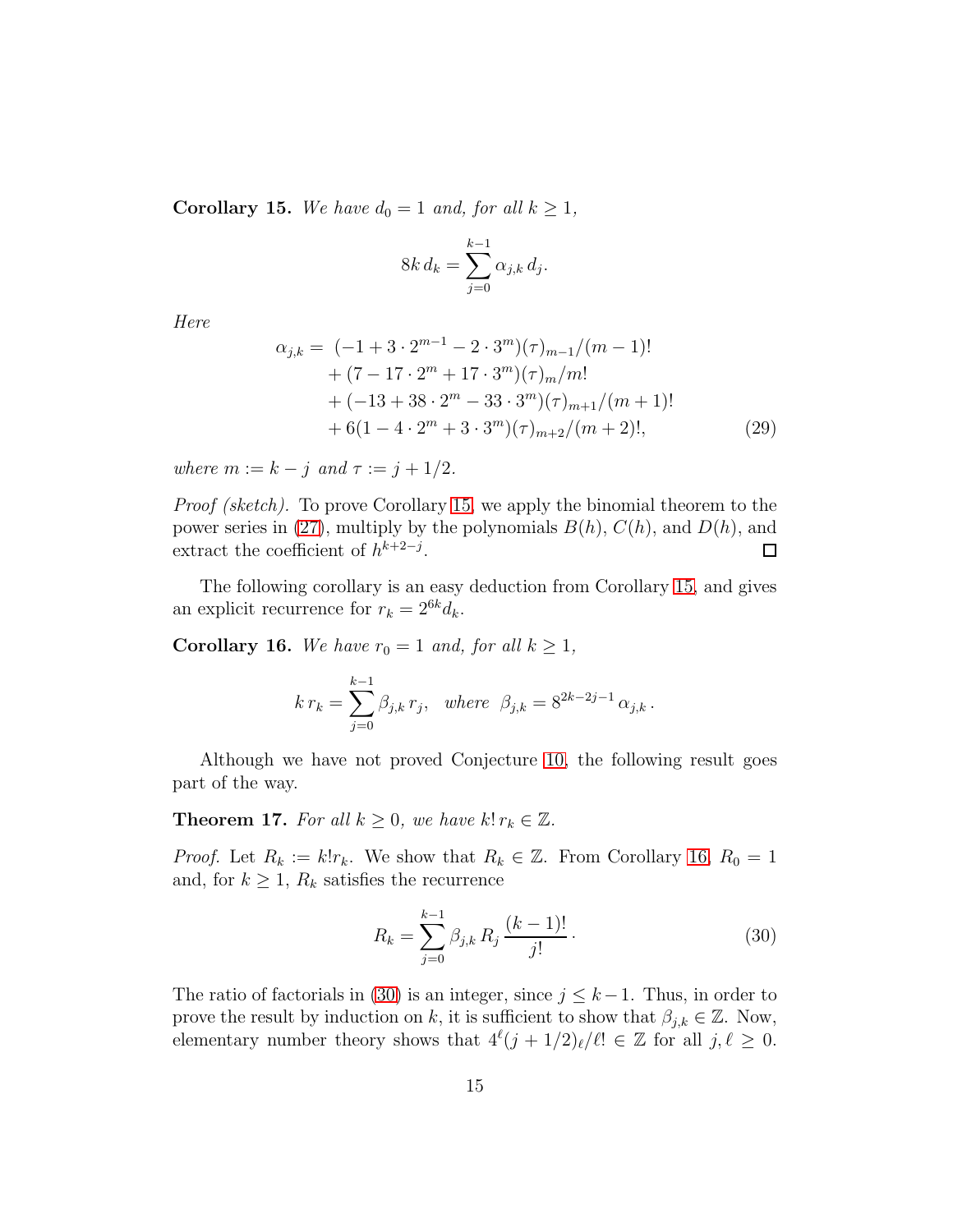Thus, the expressions of the form  $(\tau)_{m+\delta}/(m+\delta)!$  in [\(29\)](#page-14-4) are in Z provided that  $m + \delta \geq 0$ . This is true as  $m \geq k - j \geq 1$  and  $\delta \geq -1$ . To show that  $\beta_{j,k} \in \mathbb{Z}$ , it is sufficient to have  $8^{2m-1} \ge 4^{m+2}$ , which holds for all  $m \ge 2$ . In the case  $m = 1$ , it is easy to see that all the terms in [\(29\)](#page-14-4) are in  $\mathbb{Z}/4$ , so  $\beta_{m-1,k} = 8\alpha_{m-1,k} \in \mathbb{Z}$ . Thus,  $\beta_{j,k} \in \mathbb{Z}$  for  $0 \leq j \leq k$ , and the result follows by induction on k. by induction on  $k$ .

*Remark* 18. The proof actually shows that  $\beta_{j,k} \in 2\mathbb{Z}$ , which implies that  $R_k \in 2\mathbb{Z}$  for all  $k > 0$ .

#### 7 Acknowledgments

We thank Bruno Salvy for communicating his conjecture to one of us. An anonymous referee made helpful suggestions regarding the exposition. RPB was supported in part by ARC grant DP140101417. AJG wishes to acknowledge support of the ARC Centre of Excellence for Mathematical and Statistical Frontiers (ACEMS).

# <span id="page-15-0"></span>References

- <span id="page-15-4"></span>[1] A. I. Aptekarev, On linear forms containing the Euler constant, preprint, 2009, <http://arxiv.org/abs/0902.1768v2>.
- <span id="page-15-3"></span>[2] P. Bala, Continued fraction for  $1 - G$ , entry in OEIS  $\underline{\text{A}073003}$ , Oct. 11, 2012.
- [3] R. P. Brent, A. J. Guttmann, and M. L. Glasser, A conjectured integer sequence arising from the exponential integral, preprint, 2018, [http://](http://arxiv.org/abs/1812.0316v2) [arxiv.org/abs/1812.0316v2](http://arxiv.org/abs/1812.0316v2).
- <span id="page-15-5"></span>[4] R. P. Brent and F. Johannson, A bound for the error term in the Brent-McMillan algorithm, *Math. Comp.* 84 (2015), 2351–2359.
- <span id="page-15-1"></span>[5] A. R. Conway, A. J. Guttmann, and P. Zinn-Justin, 1324-avoiding permutations revisited, *Adv. in Appl. Math.* 96 (2018), 312–333.
- <span id="page-15-2"></span>[6] S. Covo, comment in OEIS [A000262,](http://oeis.org/A000262) Jan. 20, 2010.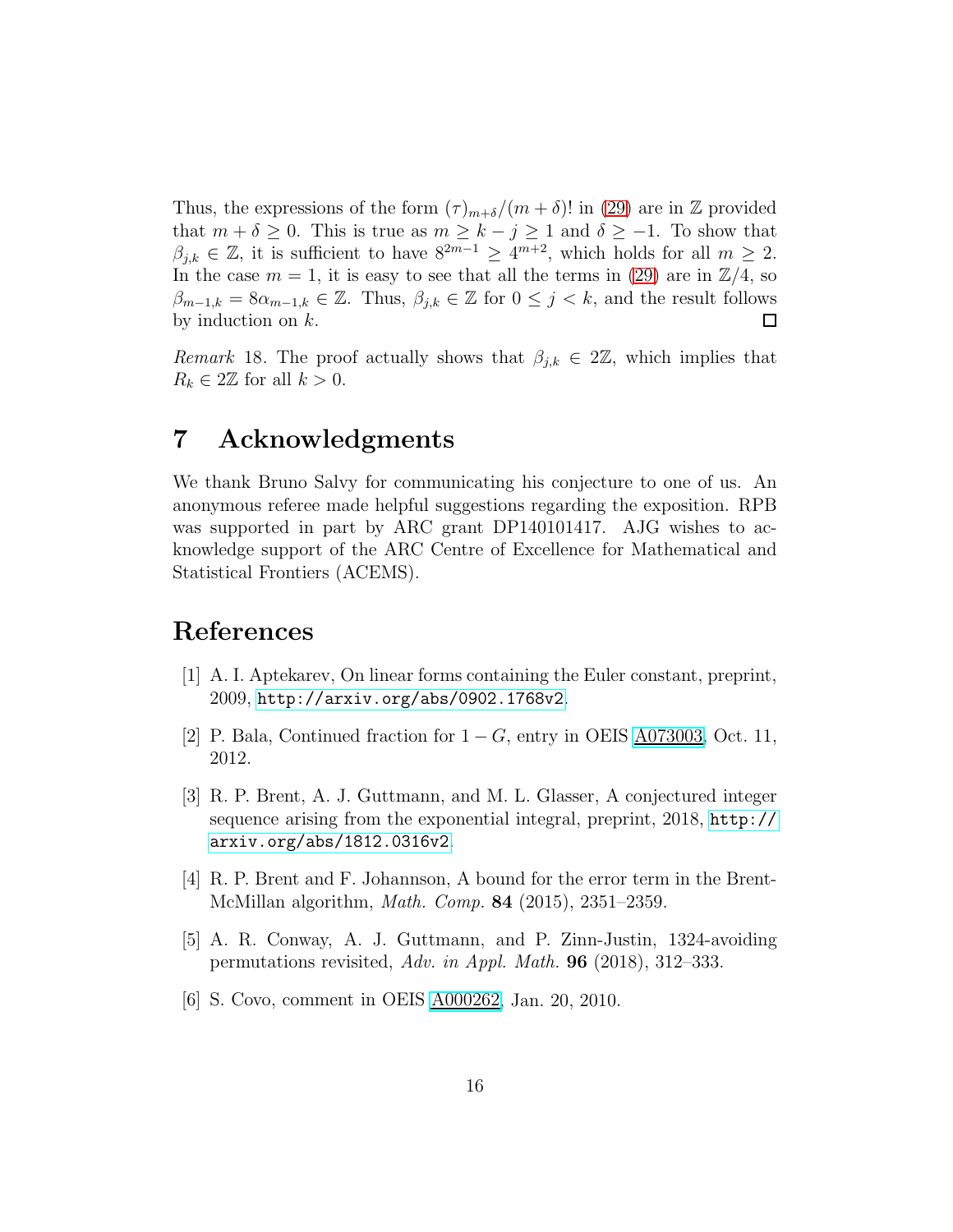- <span id="page-16-7"></span>[7] A. Erd´elyi (editor), *Higher Transcendental Functions*, Vol. 1, California Institute of Technology Bateman Manuscript Project, McGraw-Hill, 1953.
- <span id="page-16-11"></span><span id="page-16-1"></span>[8] L. Fejér, Sur une méthode de M. Darboux, *C. R. Acad. Sci. Paris* 147 (1908), 1040–1042.
- <span id="page-16-8"></span>[9] P. Flajolet and R. Sedgewick, *Analytic Combinatorics*, Cambridge Univ. Press, 2009.
- <span id="page-16-10"></span>[10] G. Frobenius, Ueber die integration der linearen Differentialgleichungen durch Reihen, *J. reine angew. Math.* 76 (1873), 214–235.
- <span id="page-16-4"></span>[11] W. Gautschi, Computational aspects of three-term recurrence relations, *SIAM Review* 9 (1967), 24–82.
- <span id="page-16-6"></span>[12] A. J. Guttmann, Analysis of series expansions for non-algebraic singularities, *J. Phys. A: Math. Theor.* 48 (2015), 045209 (33pp).
- <span id="page-16-9"></span>[13] E. E. Kummer, De integralibus quibusdam definitis et seriebus infinitis, *J. reine angew. Math.* 17 (1837), 228-242.
- [14] J. C. Lagarias, Euler's constant: Euler's work and modern developments, *Bull. Amer. Math. Soc.* 50 (2013), 527–628.
- <span id="page-16-5"></span>[15] National Institute of Standards and Technology, *NIST Digital Library of Mathematical Functions*, <http://dlmf.nist.gov/>, version 1.0.19, 22 June 2018.
- <span id="page-16-3"></span>[16] A. Owczarek, T. Prellberg, and R. Brak, New scaling form for the collapsed polymer phase, *Phys. Rev. Lett.* 71 (1993), 951–953.
- <span id="page-16-0"></span>[17] O. Perron, Uber das infinitäre Verhalten der Koeffizienten einer gewissen Potenzreihe, *Archiv d. Math. u. Phys.* (3), 22 (1914), 329–340.
- <span id="page-16-2"></span>[18] T. Rivoal, On the arithmetical nature of the values of the Gamma function, Euler's constant, and Gompertz's constant, *Michigan Math. J.* 61 (2012), 239–254.
- <span id="page-16-12"></span>[19] R. P. Stanley, Differentiably finite power series, *Europ. J. Combinatorics* 1 (1980), 175–188.